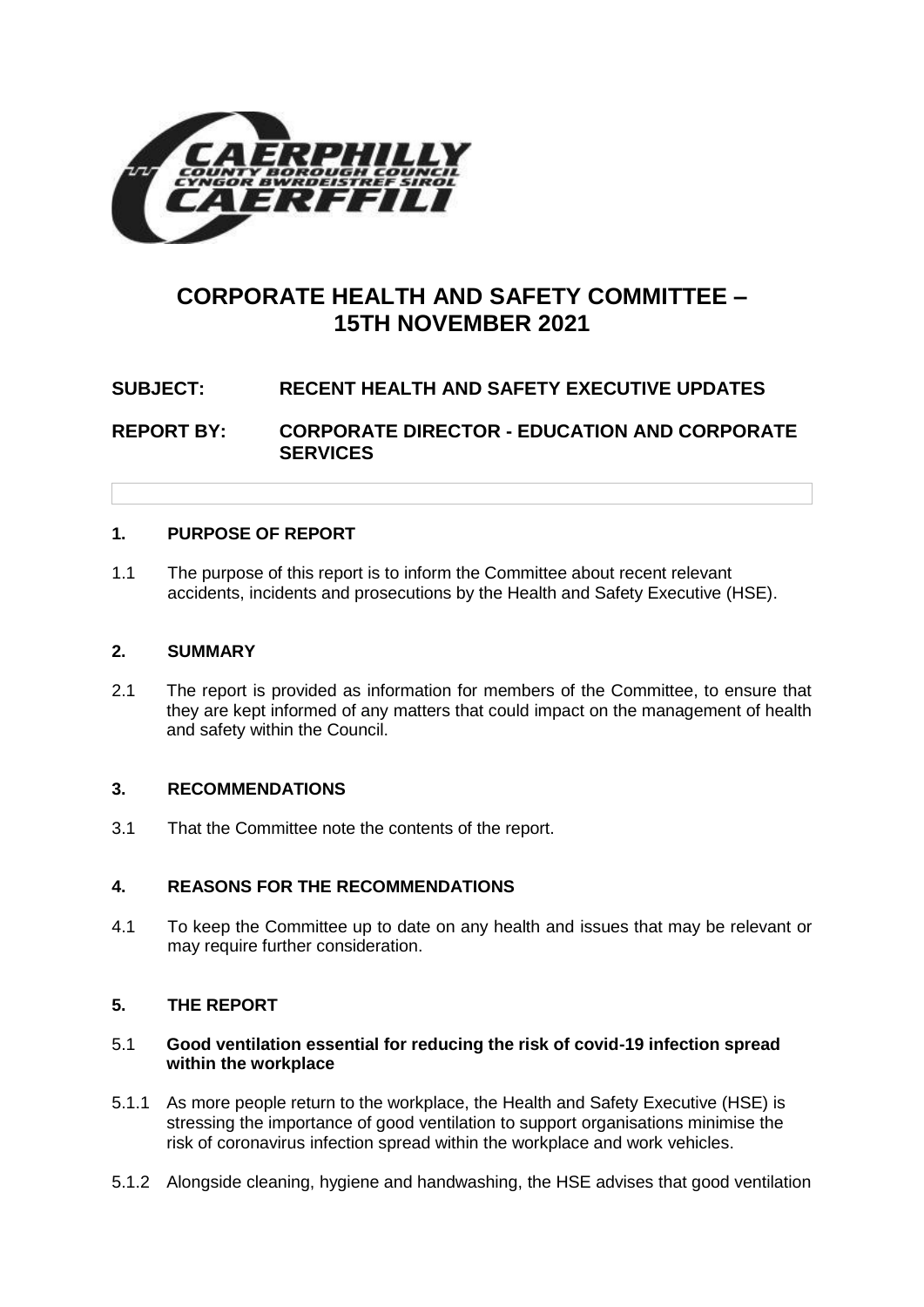is one of the best ways to reduce the spread of coronavirus in the workplace as it reduces the amount of virus in the air helping protect workers and their families.

- 5.1.3 As coronavirus spreads through the air, the virus can build up in poorly ventilated areas which increases the risk of infection and it is a legal requirement that employers must make sure there's an adequate supply of fresh air (ventilation) in enclosed areas of the workplace.
- 5.1.4 HSE's updated guidance looks at how to identify poorly ventilated areas, the use of carbon dioxide (CO2) monitors, how to improve natural and mechanical ventilation, balancing ventilation with keeping warm and ventilation in vehicles.
- 5.1.5 The HSE's latest guidance, and a simple guide video explaining the benefits of ventilation and methods of identifying areas of poor ventilation, is available on their website [https://www.hse.gov.uk/coronavirus/equipment-and-machinery/air](https://www.hse.gov.uk/coronavirus/equipment-and-machinery/air-conditioning-and-ventilation/index.htm)[conditioning-and-ventilation/index.htm](https://www.hse.gov.uk/coronavirus/equipment-and-machinery/air-conditioning-and-ventilation/index.htm)

#### **5.2 HSE safety notice regarding use of wheeled loading shovels.**

- 5.2.1 The HSE have issued a safety notice regarding the use of wheeled loading shovels, widely used in the waste and recycling sector. It follows nine fatal vehicle-pedestrian collisions in the past four years; six of which occurred in the waste and recycling sector, with the remainder involved moving wood chip
- 5.2.2 The HSE identified issues of poor visibility caused by the bucket and load, the engine at the rear and the cab pillars, significantly reducing the drivers' ability to see pedestrians and, to a lesser extent, other vehicles. The use of larger capacity buckets, which has become common practice where low-density material is being moved, makes forward visibility significantly worse.
- 5.2.3 Regulation 4 of The Provision and Use of Work Equipment Regulations 1998 (PUWER) requires machinery to be suitable for the purpose for which it is used. This also applies if the equipment is adapted, for example by fitting a larger bucket.
- 5.2.4 Manufacturers and other specialist suppliers have attempted to address the problem by adding 'visibility slots' or mesh at the top of buckets, but evidence from investigations suggests these are ineffective when the bucket is in the carry position or obscured by the load. Camera systems have been under development for some time, but their effectiveness remains unproven and are not widely available.
- 5.2.5 The safety notice advises that before using wheeled loaders (or making changes to them), dutyholders should review their workplace transport risk assessments to ensure they will be safe to use in your environment and in the way that you intend to use them, and that such assessments should consider:-
	- $\circ$  the site, particularly in relation to rigorous segregation between pedestrians and vehicles, including review of the site layout, barriers, one-way systems, and other measures to ensure they give the best segregation of vehicles and pedestrians
	- o the vehicle
		- $\triangleright$  not assume wheeled loaders come supplied with the most appropriate or comprehensive mirrors etc for specific needs (particularly important with second-hand machines) - critically assess the visibility and consider fitting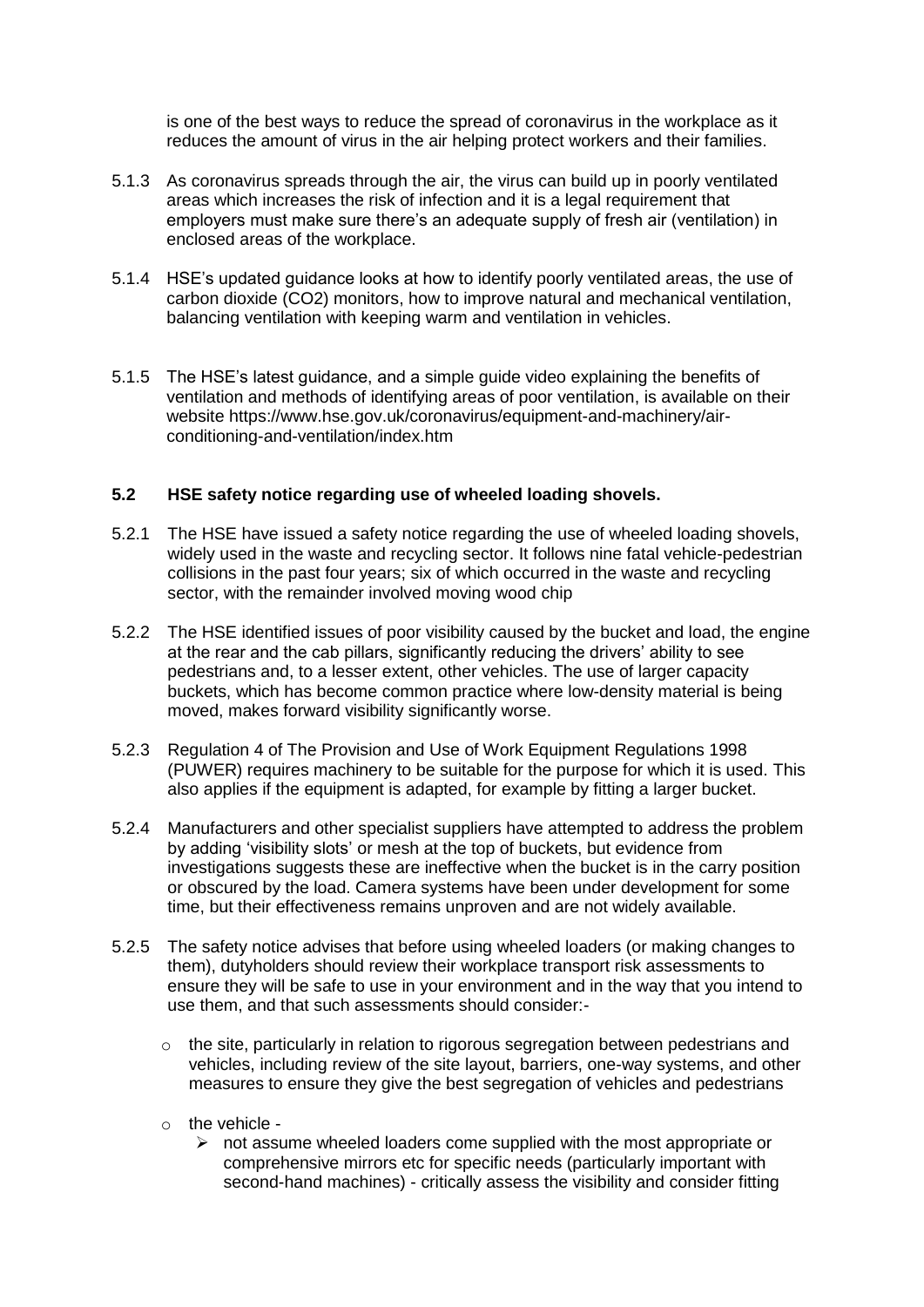additional mirrors, cameras etc if necessary.

- $\triangleright$  When fitting items of interchangeable equipment, such as larger capacity buckets, ensure the modified machine meets essential health and safety requirements by consulting with the manufacturer of the interchangeable equipment or the base machine manufacturer.
- $\triangleright$  Where modifications reduce forward visibility, consider what additional aids can be fitted to help the driver and what additional risk controls can be implemented to protect pedestrians. (Some manufacturers have developed apps which flag the additional visibility aids required if larger capacity buckets are selected.)
- $\triangleright$  If oversized buckets are fitted, be able to demonstrate that the risks are adequately controlled through the risk assessment. Daily checks of mirrors and other safety features are vital – if they are damaged or broken, the vehicle should not be used
- o The driver
	- $\triangleright$  Drivers should be trained and competent to drive the vehicles they will use training should take account of any adaptations such as fitting oversized buckets or additional visibility aids
	- $\triangleright$  Training should cover adjustments to seat, mirrors and other visibility aids and optimum travel or carry position of the bucket should be covered
- o Other considerations
	- $\triangleright$  non-driving workers appreciate how limited the view from the cab is, eg sit them in the vehicle cab and identify the blind spots.
	- $\triangleright$  Monitor compliance with site rules CCTV and Supervisors/Foremen/Managers have a key role here. If control measures (eg segregated areas or pedestrian routes) are not effective or enforced, take action to rectify this..

# **5.3 Educational Academy Trust fined after worker injured in fall from ladder.**

- 5.3.1 An educational academy Trust has been prosecuted by the Health and Safety Executive (HSE) and fined after a worker fell from a ladder.
- 5.3.2 Chelmsford Magistrates' Court heard how, on 19 February 2019, the injured person was using an unsecured ladder at the school to dismantle a canopy roof when the ladder slipped, causing the worker to fall and sustain fractures to his face, a fractured femur and other injuries.
- 5.3.3 An investigation by Health and Safety Executive (HSE) found that the school did not have a risk assessment or safe system for dismantling the canopy roof which resulted in the work being conducted unsafely. No assessment was made as to the fragility of the roof before accessing it, suitable equipment was not provided, the injured person was not trained and the work was not supervised. The investigation also found that other work at height at the school was also carried out without specific planning, supervision and was not carried out safely.
- 5.3.4 Southend High School for Boys Academy Trust pleaded guilty to breaching Section 2(1) of the Health and Safety at Work etc Act 1974 and was fined £24,000 and ordered to pay costs of £5,446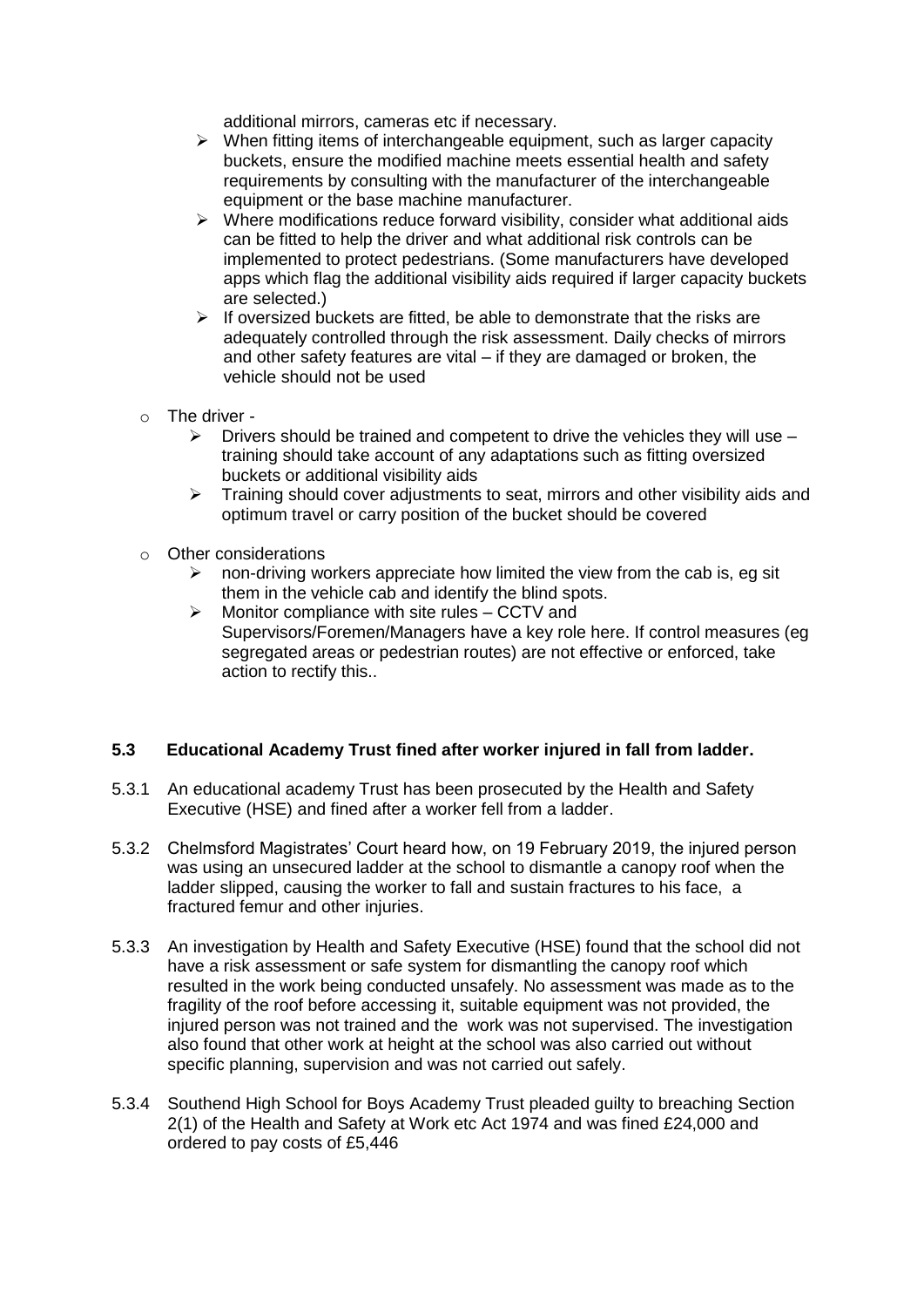#### **5.4 Educational Academy Trust fined after failing to control the risk to humans from infectious diseases carried by animals**.

- 5.4.1 Another educational academy Trust has also been fined after failing to control the risk to humans from infectious diseases carried by animals.
- 5.4.2 Southern Derbyshire Magistrates' Court heard how the Trust, which operates 12 schools, failed to properly control the risk from zoonotic diseases to employees, pupils and visitors at one of its academies. The academy school was home to several animals including goats, pigs and rabbits.
- 5.4.3 An investigation by the HSE found that the trust had failed to provide adequate washing facilities to control the risks of disease to employees, pupils and visitors to the academy. The academy had also failed to provide suitable housing for the animals to minimise the risk to children as well as adequate training for staff..
- 5.4.4 The Spencer Academies Trust, Arthur Mee Road, Stapleford, Nottingham, pleaded guilty to breaching Sections 2(1) and 3(1) of the Health and Safety at Work etc Act 1974. They were fined £20,000 and ordered to pay full costs of £7,304.10 and a victim surcharge of £170.

#### 5.5 **Care provider prosecuted after employee attacked by a service user**.

- 5.5.1 The care provider, The Action Group, which provides support to children and adults, has been fined £20,000 after the HSE investigated how risks to staff were assessed, in the wake of an attack on an employee by one of its service users.
- 5.5.2 Edinburgh Sheriff Court heard that a female employee of the Action Group was abducted, assaulted, sexually assaulted and raped in 2018 while visiting the home of a male service user to provide support and care.
- 5.5.3 An investigation by the Health and Safety Executive (HSE), prompted by the police's investigation into the attack, found that the Action Group failed to carry out a suitable and sufficient assessment of the risks to the safety of their female employees posed by this service user. This was despite evidence indicating that concerns had been raised by support staff about their safety with this service user from as early as 1994.
- 5.5.4 The Action Group pleaded guilty to breaching Sections 2(1) and 33(1)(c) of The Health and Safety at Work etc Act 1974 and Regulation 3(1)(a) of The Management of Health and Safety at Work Regulations 1999, and fined £20,000.

# **5.6 Conclusion**

Health and Safety remains a key priority for Local Authority consideration. Although the HSE are less pro-active than previously, they will investigate and prosecute if there are health and safety failings. As an Authority we ensure that we keep up to date with knowledge of recent prosecutions or safety notices to enable us to implement any learning from such actions within Local Authority services if applicable. Ensuring that health and safety is considered, and risks assessed and controlled, assists the Authority in meeting its legal obligations, in protecting the health and safety of employees and others.